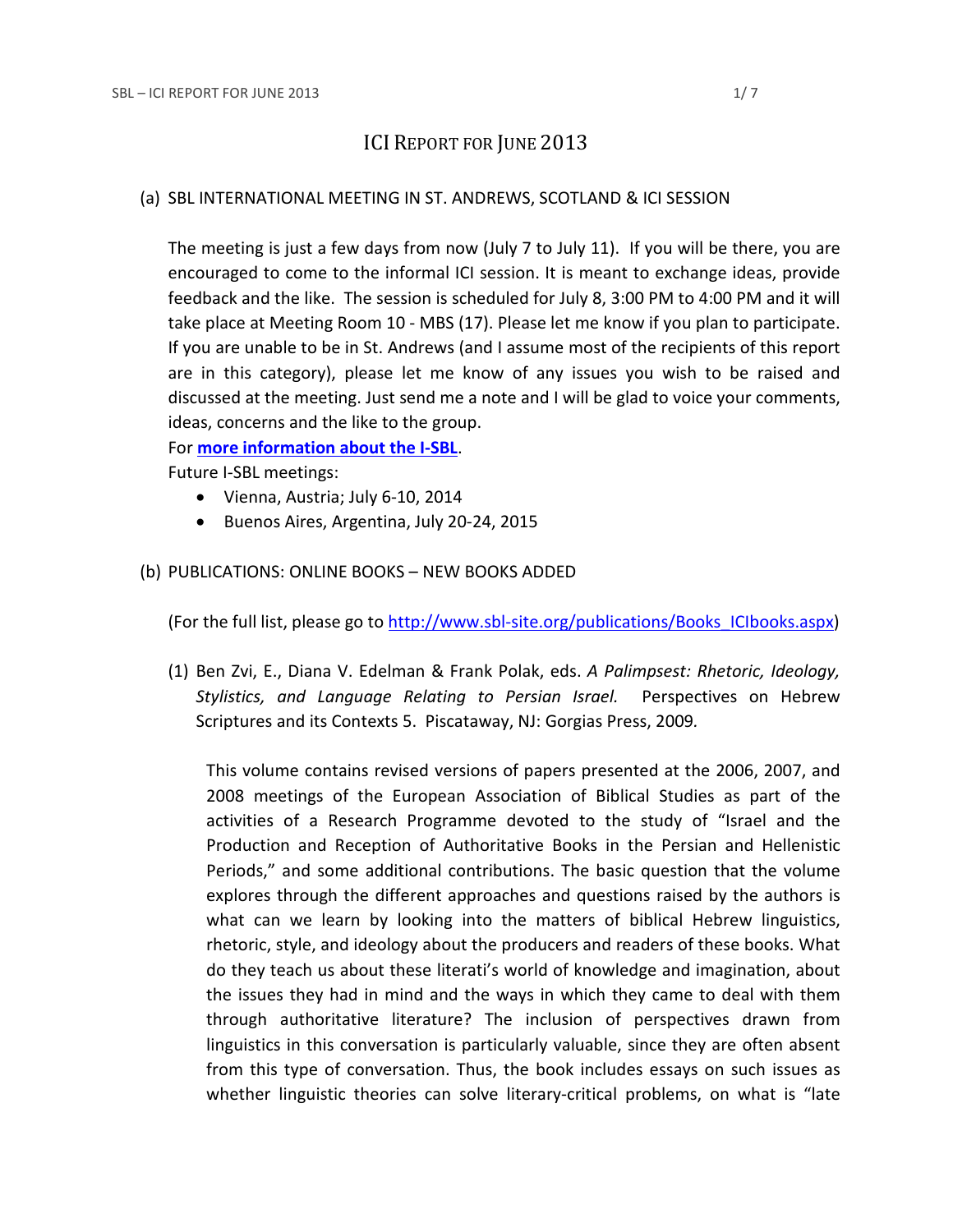biblical Hebrew," on parallelism and noun groups in biblical poetry, and the communicative meaning of some linguistic choices. There are studies on aspects of language, style, rhetoric, or ideology in the books of Genesis (in particular ancestor ideology), Samuel, Jeremiah, Nahum, Esther, Ezra (1-6), and Nehemiah, as well as on the reconceptualization of YHWH Sebaot as YHWH Elohim. Philippe Guillaume, Jean-Daniel Macchi, Robert Rezetko, Dalit Rom-Shiloni, Francesca Stavrakopoulou, Ian Young and the three editors contributed essays to this volume.

(2) Jones, F. Stanley Jones, ed. *The Rediscovery of Jewish Christianity: From Toland to Baur.* History of Biblical Studies, 5. Atlanta: Society of Biblical Literature, 2012.

This focused collection of essays by international scholars first uncovers the roots of the study of ancient Jewish Christianity in the Enlightenment in early eighteenthcentury England, then explores why and how this rediscovery of Jewish Christianity set off the entire modern historical debate over Christian origins. Finally, it examines in detail how this critical impulse made its way to Germany, eventually to flourish in the nineteenth century under F. C. Baur and the Tübingen School. Included is a facsimile reproduction of John Toland's seminal *Nazarenus* (1718), which launched the modern study of Jewish Christianity. The contributors are F. Stanley Jones, David Lincicum, Pierre Lurbe, Matt Jackson-McCabe, and Matti Myllykoski.

(3) Lee*,* Bernon P. *Between Law and Narrative: The Method and Function of Abstraction.* Gorgias Biblical Studies 51. Piscataway, NJ: Gorgias Press, 2010.

Aside from being the content of speeches by characters in narrative, how do passages of laws in the Pentateuch interact with the surrounding narratives? This book proposes that certain passages of law in Leviticus and Numbers offer direction for the interpretation of adjacent segments of narrative. This 'direction' may serve to emphasize select themes and concepts in narrative. Alternatively, it may misdirect readers, or suggest alternative options to more accessible interpretations for a stretch of narrative.

A rigorous literary and syntactical analysis of six passages of narrative and law (Lev 10:1-20; 24:10-23; Num 15:1-41; 27:1-11; 36:1-13) reveals networks of laws in each passage, often on disparate topics, that share common themes and concepts. The reader's ability to recognize these common themes and concepts in each passage is the act of abstraction. Consequently, the reader is moved to search for these themes and concepts in an adjacent narrative, which is shown to be amenable to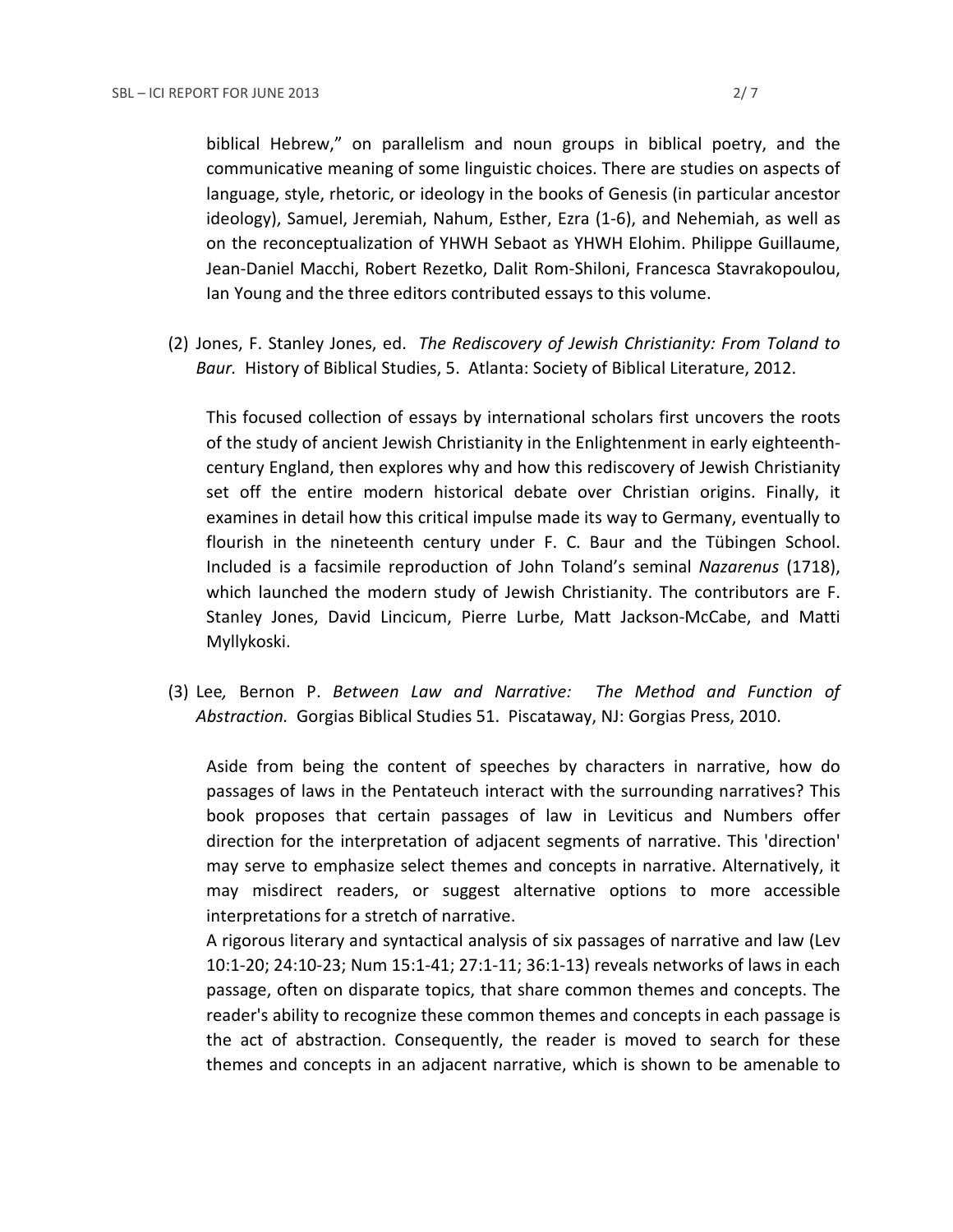these acts of ideation. Thus, law and narrative collaborate to inform the reader of important themes in certain passages.

Martin, Michael W. *Judas and the Rhetoric of Comparison in the Fourth Gospel*. New Testament Monographs, 25. Sheffield: Sheffield Phoenix Press, 2010.

Why is Judas repeatedly contrasted in the Fourth Gospel with other characters, and why is he repeatedly depicted in these comparisons as the consummate defector? The answer to these questions, Martin argues, lies in the ancient rhetorical theory and practice of 'syncrisis', the formal, rhetorical comparison of persons or things.

Surveying the Graeco-Roman textbooks of composition that taught this device and the ancient authors who used it, Martin shows that syncrisis was often used to juxtapose 'genera' or 'groups' via their 'outstanding' or 'extreme' members. In such comparisons, a two-level drama unfolds, with the verdict of superiority being applicable both to the individuals being compared and to the groups they represent. The Johannine Judas, Martin argues, is featured in this manner of comparison over against Peter, and his portrayal in the Gospel as the consummate defector points, along with several other clues, to his identity as a representative of the schismatics who seceded from the Johannine community and who are described in 1, 2 and 3 John.

(4) Payne, Annick. *Iron Age Hieroglyphic Luwian Inscriptions*. Writings from the Ancient World, 29. Atlanta: Society of Biblical Literature, 2012.

Hieroglyphic Luwian belongs to the Anatolian group of ancient languages and was inscribed primarily on stone, using an indigenous Anatolian pictorial writing system. These Hieroglyphic Luwian inscriptions were written over a period of centuries in the region of Anatolia and northern Syria. Their authors were primarily the rulers of the so-called Neo-Hittite states, contemporaries and neighbors of early Israel. This volume collects some of the most important and representative of the inscriptions in transliteration and translation, organized by genre. Each text is accompanied by relevant information on provenance, dating, and other points of interest that will engage specialist and nonspecialist alike.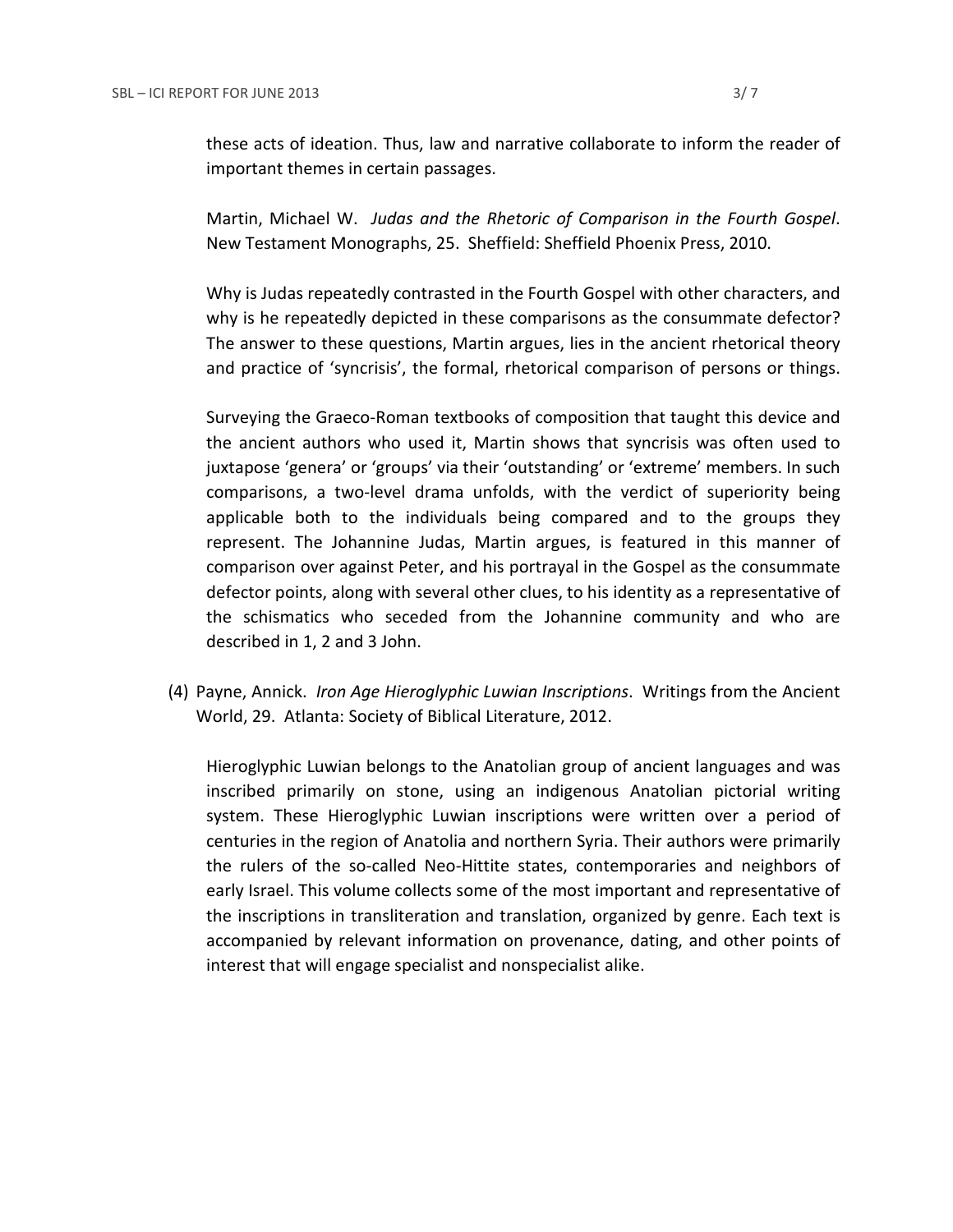(5) Rooke, Deborah W., ed. *Embroidered Garments: Priests and Gender in Biblical Israel.* Hebrew Bible Monographs, 25. Sheffield: Sheffield Phoenix Press, 2009).

This collection of essays, the proceedings of an international conference held at King's College London in 2008, explores issues in the construction of gender that appear in the Hebrew Bible both in relation to priesthood itself and in literature with a priestly world-view (the P source, Chronicles, Ezra–Nehemiah, Ezekiel). Topics covered include female religious functionaries and their absence from the Hebrew Bible, masculinity and femininity as seen through the lens of priestly purity legislation, priestly genealogies as an expression of Jacques Derrida's 'archive fever', the definition of masculinity that is evidenced by priests' clothing, and the marginalization of women in priestly ideologies of nationality and kinship.

This is the second volume in the sub-series King's College London Studies in the Bible and Gender. The first was *A Question of Sex: Gender and Difference in the Hebrew Bible and Beyond (2007).*

(c) PUBLICATIONS – ONLINE BOOKS - REQUESTS

We have received some requests that particular books be included in the depository. We welcome these requests and try accommodating them as much as possible. If you have such a request please contact me or Leigh Andersen [\(leigh.andersen@sbl-site.org\)](mailto:leigh.andersen@sbl-site.org).

(d) SBL OPEN ACCESS SERIES: IVBS and ANEM/MACO

Please encourage your colleagues to submit manuscripts to these two series. For IVBS please go to<http://ivbs.sbl-site.org/home.aspx> For ANEM/MACO please go to [http://www.sbl-site.org/publications/Books\\_ANEmonographs.aspx](http://www.sbl-site.org/publications/Books_ANEmonographs.aspx) New volumes will be published in the coming months.

## (e) TEACHING COLLABORATION INITIATIVE

Please remind students, including graduate students (and their supervisors), of the opportunities created through this initiative, which range from mentoring to actually taking courses on areas of specialization that may not available in their home institution, without ever leaving town. For more information:

<http://www.sbl-site.org/educational/ICITeaching.aspx>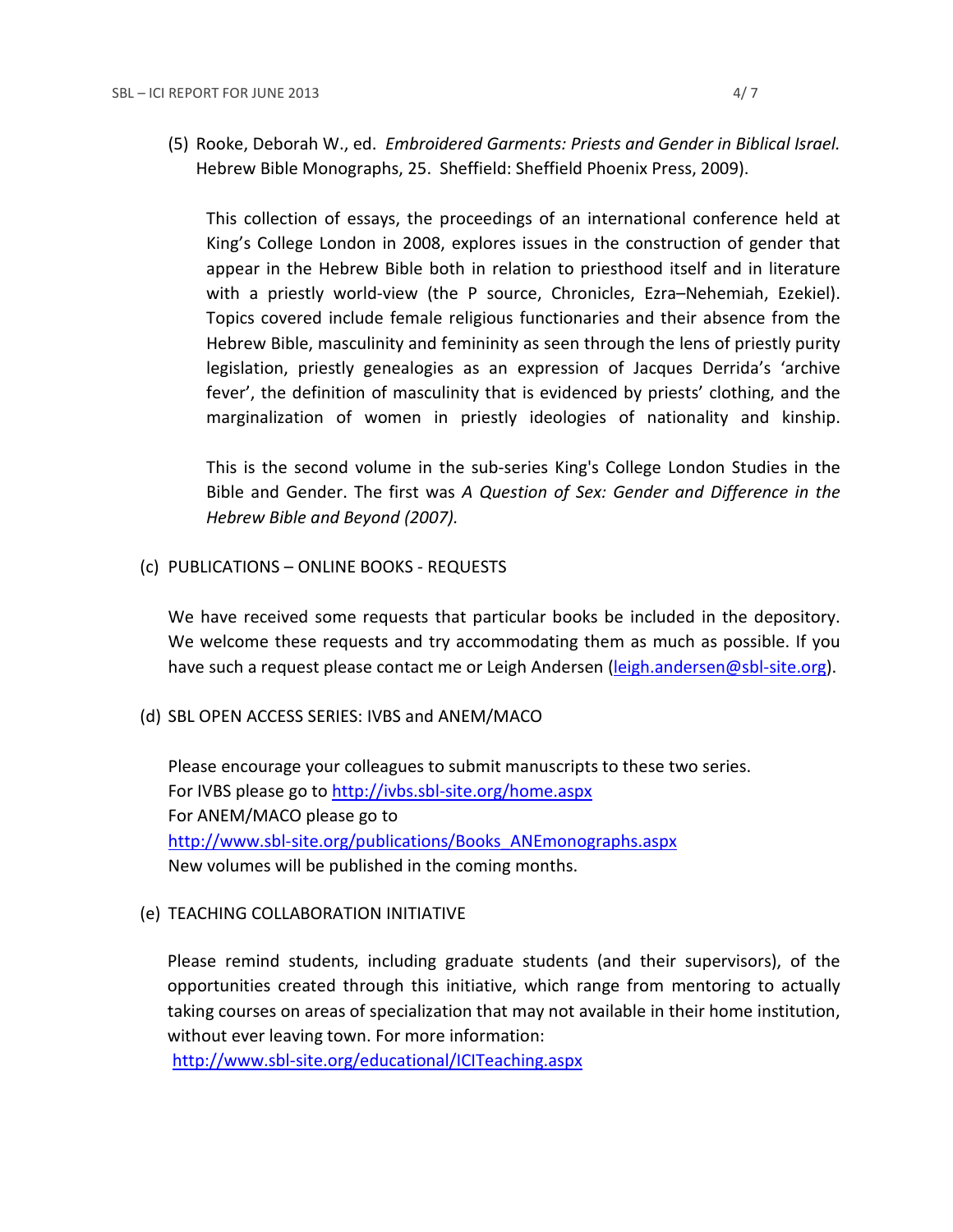#### (f) ICI LIAISON NETWORK

For questions about the liaison network, please contact Tim Langille [\(tim.langille@gmail.com\)](mailto:tim.langille@gmail.com).

## (g) ICI MEMBER HANDBOOK

The ICI Member Handbook has been posted to the [ICI web page](http://www.sbl-site.org/InternationalCoopInitiative.aspx) or you may [download it](http://www.sbl-site.org/assets/pdfs/ICI-member-handbook.pdf)  from [here.](http://www.sbl-site.org/assets/pdfs/ICI-member-handbook.pdf)

## (h) EVENTS

The SBL maintains a significant list of events taking place anywhere in the globe. For the full list please go to<http://www.sbl-site.org/meetings/events.aspx>

Please provide information on conferences in your region, including calls for papers, to Sharon Johnson at [sharon.johnson@sbl-site.org.](mailto:sharon.johnson@sbl-site.org)

July 7-11 SBL International Meeting

To be held in St. Andrews, Scotland. (As mentioned above, the meeting will include an informal ICI session to exchange ideas, provide feedback and the like). **[More](http://www.sbl-site.org/meetings/Internationalmeeting.aspx)  [information](http://www.sbl-site.org/meetings/Internationalmeeting.aspx)**

July 30- Aug 2 EABS Annual Meeting

Annual Meeting of the European Association of Biblical Studies Hosted by the University of Leipzig, Leipzig, Germany **[More information](http://www.eabs.net/)**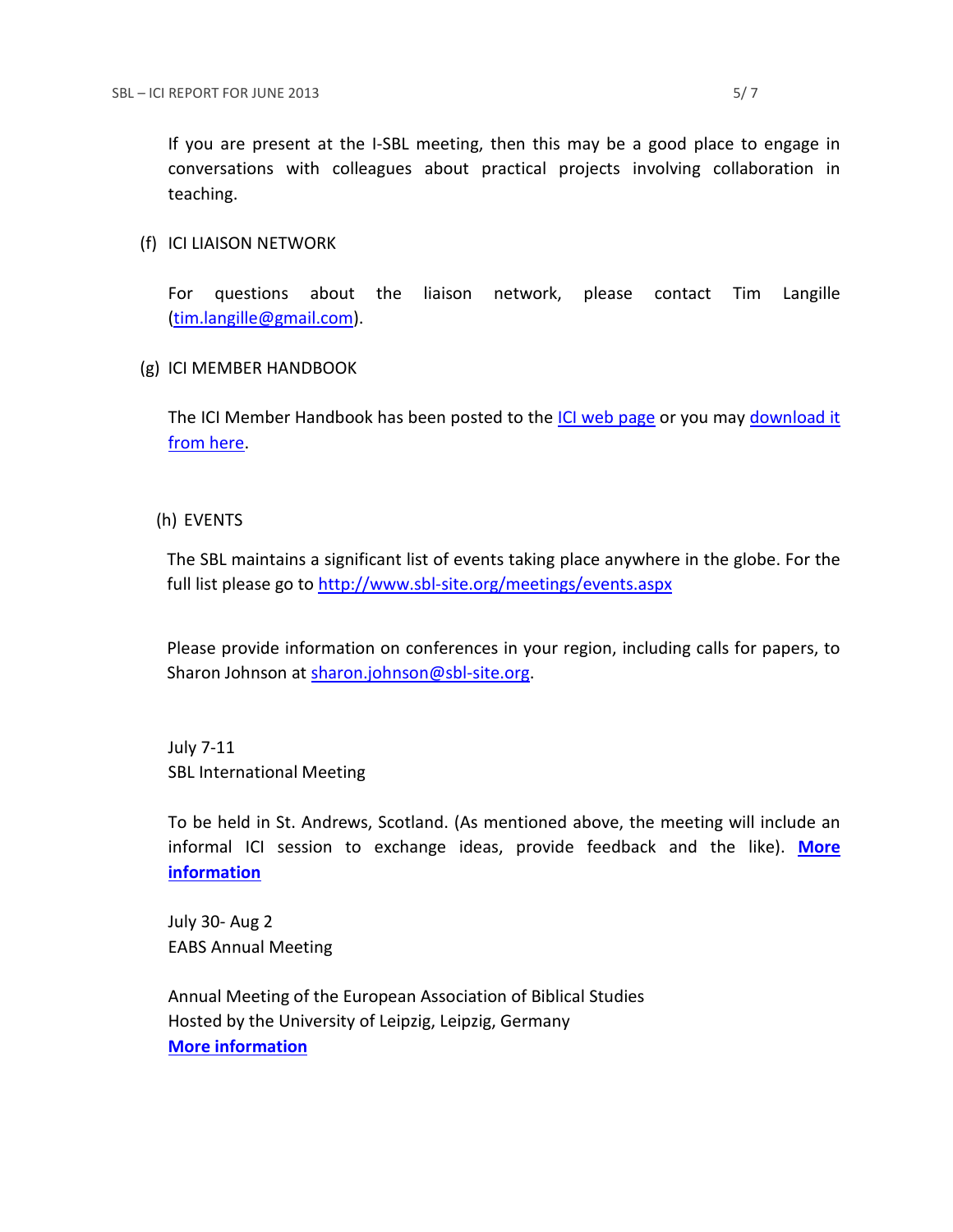The meeting will be held at the Pacific Theological College in Suva, Fiji. The Call for papers is now open and information for OBSA 2013 is available online at [https://sites.google.com/site/wavesofthemoana/.](https://sites.google.com/site/wavesofthemoana/)

The main conference theme is "What Is Oceanic Biblical Interpretation?" The deadline for all paper proposals is June 30th, 2013. For further information, please contact Dr. Nasili Vaka'uta (n.vakauta@auckland.ac.nz) or send an email to OBSAMail@gmail.com.

# August 4-9 International Organization for the Study of the Old Testament (IOSOT)

The 21st Congress of the International Organization for the Study of the Old Testament (IOSOT) will take place at the University of Munich, Germany. As usual it will be joint with the Congresses of the International Organization for Septuagint and Cognate Studies (IOSCS, 1.-3. of August), of the International Organization for Qumran Studies (IOQS), the International Organization for Masoretic Studies (IOMS), the International Organization for Targum Studies (IOTS) and the International Syriac Language Project (ISLP). **[More Information](http://www.en.iosot2013.evtheol.uni-muenchen.de/index.html)**

September 10-13 New Testament Society of Southern Africa

The annual conference of the New Testament Society of Southern Africa will take place from Tuesday 10 until Friday 13 September 2013 at UNISA in Pretoria, South Africa.

The Gender sub-group will host the conference with the theme "Interconnecting Discourses: Gender, Bible, Publics." Paper proposals for the sessions of the Gender as well as other sub-groups were due by Friday, 28 June 2013. Enquiries can be directed to the secretary, Michael Sokupa (**[sokupam@hbc.ac.za](mailto:sokupam@hbc.ac.za)**) or the chairperson, Jeremy Punt (**[jpunt@sun.ac.za](mailto:jpunt@sun.ac.za)**). More information is available at **[http://www.newtestament.co.za](http://www.newtestament.co.za/)**